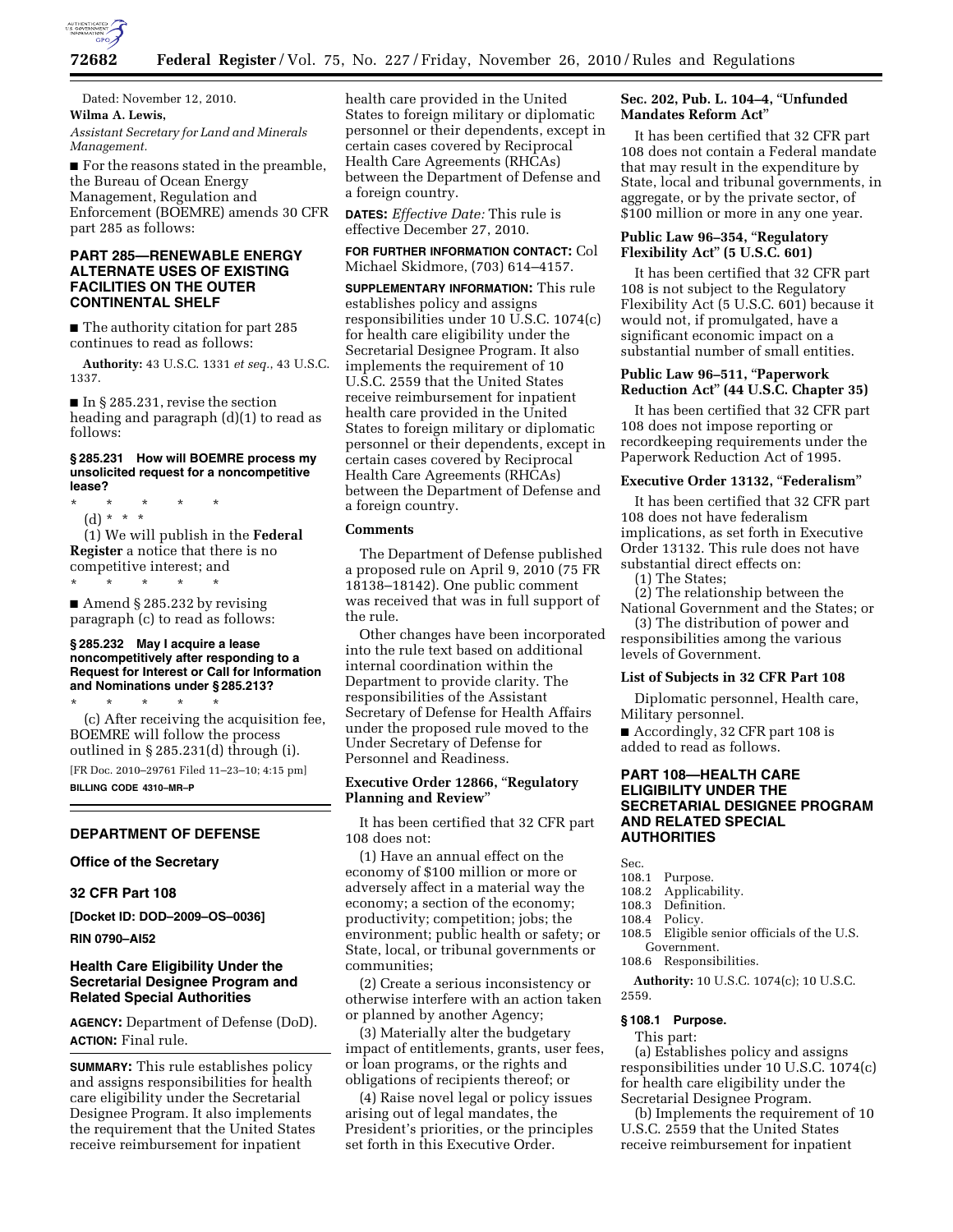health care provided in the United States to foreign military or diplomatic personnel or their dependents, except in certain cases covered by Reciprocal Health Care Agreements (RHCAs) between the Department of Defense and a foreign country.

#### **§ 108.2 Applicability.**

This part:

(a) Applies to the Office of the Secretary of Defense, the Military Departments, the Office of the Chairman of the Joint Chiefs of Staff and the Joint Staff, the Combatant Commands, the Office of the Inspector General of the Department of Defense, the Defense Agencies, the DoD Field Activities, and all other organizational entities in the Department of Defense (hereafter referred to collectively as the ''DoD Components'').

(b) Does not apply to health care services provided to coalition forces in operational settings, or to allied forces in overseas training exercises and similar activities. Also, does not apply to health care services provided to foreign nationals overseas under DoD Instruction 3000.05,1 DoD Instruction 2205.2,2 or DoD Instruction 2310.08E.3

#### **§ 108.3 Definition.**

*Secretarial Designee Program.* The program established under section 1074(c) to create by regulation an eligibility for health care services in military medical treatment facilities (MTFs) as well as dental treatment facilities for individuals who have no such eligibility under 10 U.S.C. chapter 55.

#### **§ 108.4 Policy.**

It is DoD policy that:

(a) *General Policy.* The use of regulatory authority to establish DoD health care eligibility for individuals without a specific statutory entitlement or eligibility shall be used very sparingly, and only when it serves a compelling DoD mission interest. When used, it shall be on a reimbursable basis, unless non-reimbursable care is authorized by this part or reimbursement is waived by the Under Secretary of Defense (Personnel & Readiness) (USD(P&R)) or the Secretaries of the Military Departments when they are the approving authority.

(b) *Foreign Military Personnel and Their Dependents.* (1) *MTF Care in the United States.* Foreign military personnel in the United States under the sponsorship or invitation of the Department of Defense, and their dependents approved by the Department of Defense to accompany them, are eligible for space-available care as provided in DoD Instruction 1000.13.4 Consistent with 10 U.S.C. 2559, in cases in which reimbursement is required by DoD Instruction 1000.13, a RHCA may provide a waiver of reimbursement for inpatient and/or outpatient care in the United States in a military medical treatment facility for military personnel from a foreign country and their dependents, if comparable care is made available to at least a comparable number of U.S. military personnel and their dependents in that foreign country. A disparity of 25 percent or less in the number of foreign personnel and dependents above U.S. personnel and dependents shall be considered within the range of comparable numbers.

(2) *Non-MTF Care in the United States.* Foreign military personnel in the United States under the sponsorship or invitation of the Department of Defense, and their dependents approved by the Department of Defense to accompany them, are not eligible for DoD payment for outpatient or inpatient care received from non-DoD providers, except for such personnel covered by the North Atlantic Treaty Organization Status of Forces Agreement (SOFA) or the Partnership for Peace SOFA and authorized care under the TRICARE Standard program according to § 199.3 of title 32, Code of Federal Regulations, outpatient care may be provided as specified therein.

(c) *Foreign Diplomatic or Other Senior Foreign Officials.* Foreign diplomatic or other senior foreign officials and the dependents of such officials may be provided inpatient or outpatient services in MTFs only in compelling circumstances, including both medical circumstances and mission interests, and through case-by-case approval.

(1) In the United States, the approval authority is the USD(P&R). The authority to waive reimbursement for care provided in the United States, to the extent allowed by law, is the USD(P&R) or the Secretaries of the Military Departments when they are the approving authority.

(2) Requests from the State Department or other agency of the U.S. Government will be considered on a reimbursable basis.

(3) Under 10 U.S.C. 2559, reimbursement to the United States for care provided in the United States on an inpatient basis to foreign diplomatic personnel or their dependents is required.

(d) *Other Foreign Nationals.* Other foreign nationals (other than those described in paragraphs (b) and (c) of this section) may be designated as eligible for space-available care in MTFs only in extraordinary circumstances.

(1) The authority to waive reimbursement for care provided in the United States, to the extent allowed by law, is the USD(P&R) or the Secretaries of the Military Departments when they are the approving authority. Waiver requests will only be considered based on a direct and compelling relationship to a priority DoD mission objective.

(2) Requests from the State Department or other agency of the U.S. Government will be considered on a reimbursable basis. Such requests must be supported by the U.S. Ambassador to the country involved and the Geographical Combatant Commander for that area of responsibility and must be premised on critically important interests of the United States.

(e) *Invited Persons Accompanying the Overseas Force.* The Secretaries of the Military Departments and the USD(P&R) may designate as eligible for spaceavailable care from the Military Health System outside the United States those persons invited by the Department of Defense to accompany or visit the military force in overseas locations or invited to participate in DoD-sponsored morale, welfare, and recreation activities. This authority is limited to health care needs arising in the course of the invited activities. Separate approval is needed to continue health care initiated under this paragraph in MTFs in the United States.

(1) In the case of employees or affiliates of news organizations, all care provided under the authority of introductory paragraph (e) of this section is reimbursable. For other individuals designated as eligible under this paragraph (e), the designation may provide, to the extent allowed by law, for outpatient care on a nonreimbursable basis, and establish a caseby-case authority for waiver of reimbursement for inpatient care.

(2) This paragraph (e) does not apply to employees of the Executive Branch of the United States or personnel affiliated with contractors of the United States.

(f) *U.S. Nationals Overseas.* Health care for U.S. nationals overseas is not

<sup>1</sup>Copies available on the Internet at *[http://](http://www.dtic.mil/whs/directives/corres/pdf/300005p.pdf) [www.dtic.mil/whs/directives/corres/pdf/](http://www.dtic.mil/whs/directives/corres/pdf/300005p.pdf) [300005p.pdf.](http://www.dtic.mil/whs/directives/corres/pdf/300005p.pdf)* 

<sup>2</sup>Copies available on the Internet at *[http://](http://www.dtic.mil/whs/directives/corres/pdf/220502p.pdf) [www.dtic.mil/whs/directives/corres/pdf/](http://www.dtic.mil/whs/directives/corres/pdf/220502p.pdf) [220502p.pdf.](http://www.dtic.mil/whs/directives/corres/pdf/220502p.pdf)* 

<sup>3</sup>Copies available on the Internet at *[http://](http://www.dtic.mil/whs/directives/corres/pdf/231008p.pdf) [www.dtic.mil/whs/directives/corres/pdf/](http://www.dtic.mil/whs/directives/corres/pdf/231008p.pdf) [231008p.pdf.](http://www.dtic.mil/whs/directives/corres/pdf/231008p.pdf)* 

<sup>4</sup>Copies available on the Internet at *[http://](http://www.dtic.mil/whs/directives/corres/pdf/100013p.pdf) [www.dtic.mil/whs/directives/corres/pdf/](http://www.dtic.mil/whs/directives/corres/pdf/100013p.pdf) [100013p.pdf.](http://www.dtic.mil/whs/directives/corres/pdf/100013p.pdf)*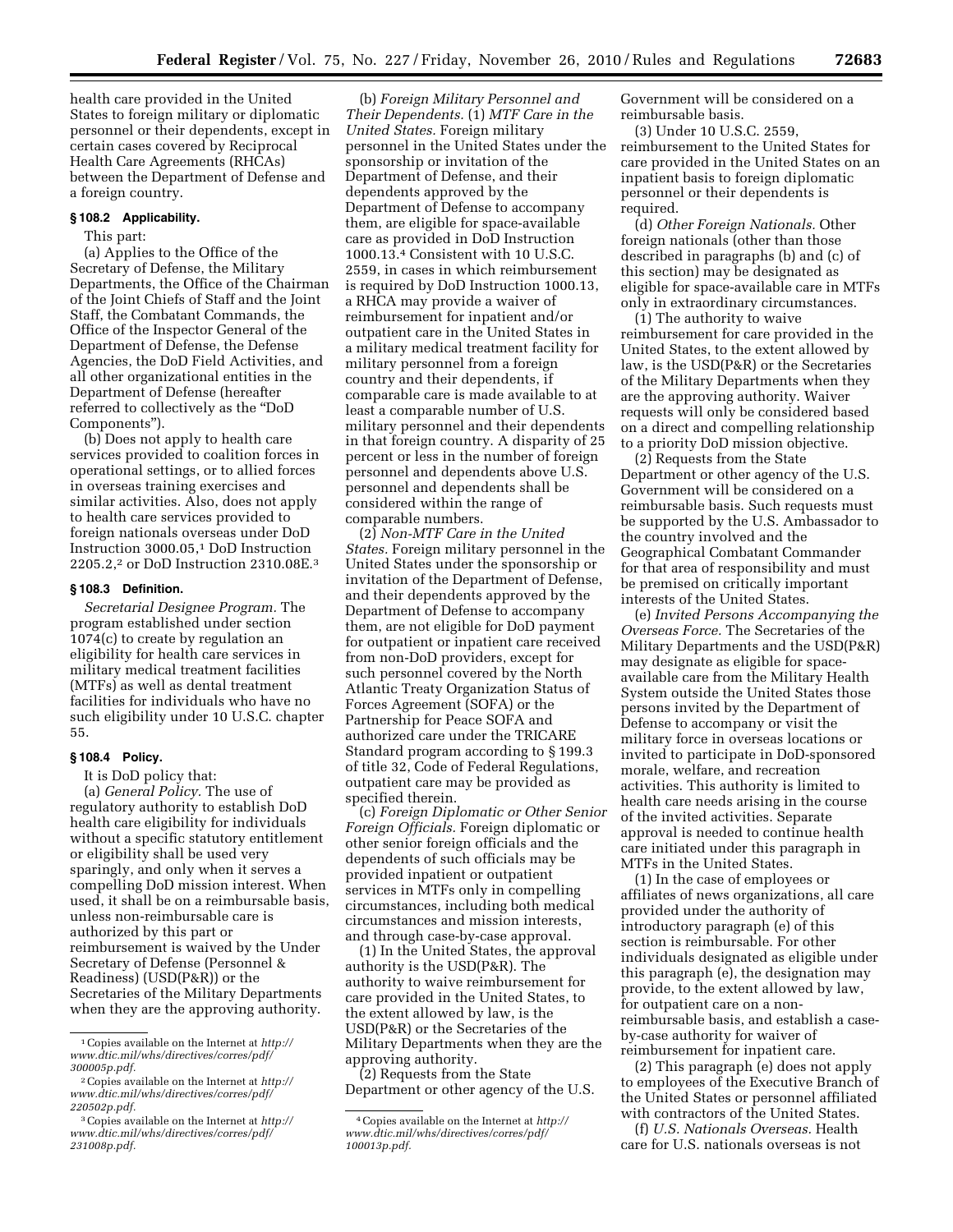authorized, except as otherwise provided in this part.

(g) *U.S. Government Civilian Employees and Contractor Personnel.*  (1) Civilian employees of the Department of Defense and other government agencies, and employees of DoD contractors, and the dependents of such personnel are eligible for MTF care to the extent provided in DoD Instruction 1000.13.

(2) Occupational health care services provided to DoD employees under 5 U.S.C. 7901, authorities cited in DoD Instruction 6055.1,5 or under other authorities except 10 U.S.C. 1074(c) are not affected by this Instruction. The Secretaries of the Military Departments and the USD(P&R) may designate DoD civilian employees, applicants for employment, and personnel performing services for the Department of Defense under Federal contracts as eligible for occupational health care services required by the Department of Defense as a condition of employment or involvement in any particular assignment, duty, or undertaking.

(3) Any health care services provided by the Military Health System to employees of DoD non-appropriated fund instrumentalities shall be on a reimbursable basis.

(4) In the case of DoD civilian employees forward deployed in support of U.S. military personnel engaged in hostilities, eligibility for MTF care (in addition to all eligibility for programs administered by the Department of Labor Office of Workers' Compensation Programs (OWCP)) is as follows:

(i) Consistent with Policy Guidance for Provision of Medical Care to DoD Civilian Employees Injured or Wounded While Forward Deployed in Support of Hostilities,<sup>6</sup> DoD civilian employees who become ill, contract diseases, or are injured or wounded while so deployed are eligible for medical evacuation or health care treatment and services in MTFs at the same level and scope provided to military personnel, all on a non-reimbursable basis, until returned to the United States.

(ii) DoD civilian employees who, subsequent to such deployment, and have been determined to have OWCPcompensable conditions are eligible for MTF care for such conditions, all on a non-reimbursable basis.

(iii) USD(P&R) may, under compelling circumstances, approve additional eligibility for care in MTFs for other

6Copies available at OASD (Health Affairs/TMA FHP&RP), 1200 Defense Pentagon, Room 3E1073, Washington, DC 20301–1200.

U.S. Government civilian employees who become ill or injured while so deployed, or other DoD civilian employees overseas.

(5) *Contractor Personnel Authorized to Accompany U.S. Armed Forces.* In the case of contractor personnel authorized to accompany U.S. Armed Forces in deployed settings under DoD Instruction 3020.41,7 MTF care may be provided as stated in DoD Instruction 3020.41.

(h) *Emergency Health Care.* The Secretaries of the Military Departments and the USD(P&R) may designate emergency patients as eligible for emergency health care from MTFs in the United States pursuant to arrangements with local health authorities or in other appropriate circumstances. Such care shall be on a reimbursable basis, unless waived by the USD(P&R) or the Secretaries of the Military Departments when they are the approving authority.

(i) *Research Subject Volunteers.*  Research subjects are eligible for health care services from MTFs to the extent DoD Components are required by DoD Directive 3216.02 8 to establish procedures to protect subjects from medical expenses that are a direct result of participation in the research. Such care is on a non-reimbursable basis and limited to research injuries (unless the volunteer is otherwise an eligible health care beneficiary). Care is authorized during the pendency of the volunteer's involvement in the research, and may be extended further upon the approval of the USD(P&R).

(j) *Continuity of Care Extensions of Eligibility.* The Secretaries of the Military Departments and the USD(P&R) may establish temporary eligibility on a space-available basis for former members and former dependents of members of the seven Uniformed Services for a limited period of time, not to exceed 6 months, or in the case of pregnancy the completion of the pregnancy, after statutory eligibility expires when appropriate to allow completion or appropriate transition of a course of treatment begun prior to such expiration. In the case of a pregnancy covered by this paragraph, the designation of eligibility may include initial health care for the newborn infant. Care under this paragraph is authorized on a nonreimbursable basis for the former member or former dependent of member. Care under this paragraph for

the newborn of those former members or former dependents is authorized but on a full reimbursable basis unless the Secretary of the Military Department elect to use Secretarial Designee status for the newborn.

(k) *Members of the Armed Forces.* The Secretaries of the Military Departments and the USD(P&R) may establish eligibility not specifically provided by statute for critical mission-related health care services for designated members of the Armed Forces, such as Reserve Component members not in a present duty status. This authority includes payment for health care services in private facilities to the extent authorized by 10 U.S.C. 1074(c). Care under this paragraph is non-reimbursable.

(l) *Certain Senior Officials of the U.S. Government.* The officials and others listed in § 108.5 of this part are designated as eligible for space-available inpatient and outpatient health care services from the Military Health System on a reimbursable basis.

(m) *Nonmedical Attendants.* The Secretaries of the Military Departments and the USD(P&R) may designate as eligible for space available MTF care persons designated as nonmedical attendants as defined by 37 U.S.C. 411k(b). Costs of medical care rendered are reimbursable unless reimbursement is waived by the Secretary of the Military Department concerned or USD(P&R). This authority is limited to health care needs arising while designated as a nonmedical attendant.

(n) *Patient Movement.* Provisions of this Instruction concerning inpatient care shall also apply to requests for patient movement through the medical evacuation system under DoD Instruction 6000.11.9 Aeromedical evacuation transportation assets are reserved for those individuals designated as Secretarial Designees who need transportation to attain necessary health care.

(o) *Other Individuals Entitled to DoD Identification (ID) Card.* Other individuals entitled to a DoD ID card under DoD Instruction 1000.13 are eligible for space-available MTF health care to the extent provided in DoD Instruction 1000.13.

(p) *Reciprocity Among Military Departments.* Subject to the capabilities of the professional staff, the availability of space and facilities, and any other limitation imposed by the approving authority, all Services will provide medical treatment to individuals who have been granted Secretarial designee

<sup>5</sup>Copies available on the Internet at *[http://](http://www.dtic.mil/whs/directives/corres/pdf/605501p.pdf) [www.dtic.mil/whs/directives/corres/pdf/](http://www.dtic.mil/whs/directives/corres/pdf/605501p.pdf) [605501p.pdf.](http://www.dtic.mil/whs/directives/corres/pdf/605501p.pdf)* 

<sup>7</sup>Copies available on the Internet at *[http://](http://www.dtic.mil/whs/directives/corres/pdf/302041p.pdf) [www.dtic.mil/whs/directives/corres/pdf/](http://www.dtic.mil/whs/directives/corres/pdf/302041p.pdf) [302041p.pdf.](http://www.dtic.mil/whs/directives/corres/pdf/302041p.pdf)* 

<sup>8</sup>Copies available on the Internet at *[http://](http://www.dtic.mil/whs/directives/corres/pdf/321602p.pdf) [www.dtic.mil/whs/directives/corres/pdf/](http://www.dtic.mil/whs/directives/corres/pdf/321602p.pdf) [321602p.pdf.](http://www.dtic.mil/whs/directives/corres/pdf/321602p.pdf)* 

<sup>9</sup>Copies available on the Internet at *[http://](http://www.dtic.mil/whs/directives/corres/pdf/600011p.pdf) [www.dtic.mil/whs/directives/corres/pdf/](http://www.dtic.mil/whs/directives/corres/pdf/600011p.pdf) [600011p.pdf.](http://www.dtic.mil/whs/directives/corres/pdf/600011p.pdf)*